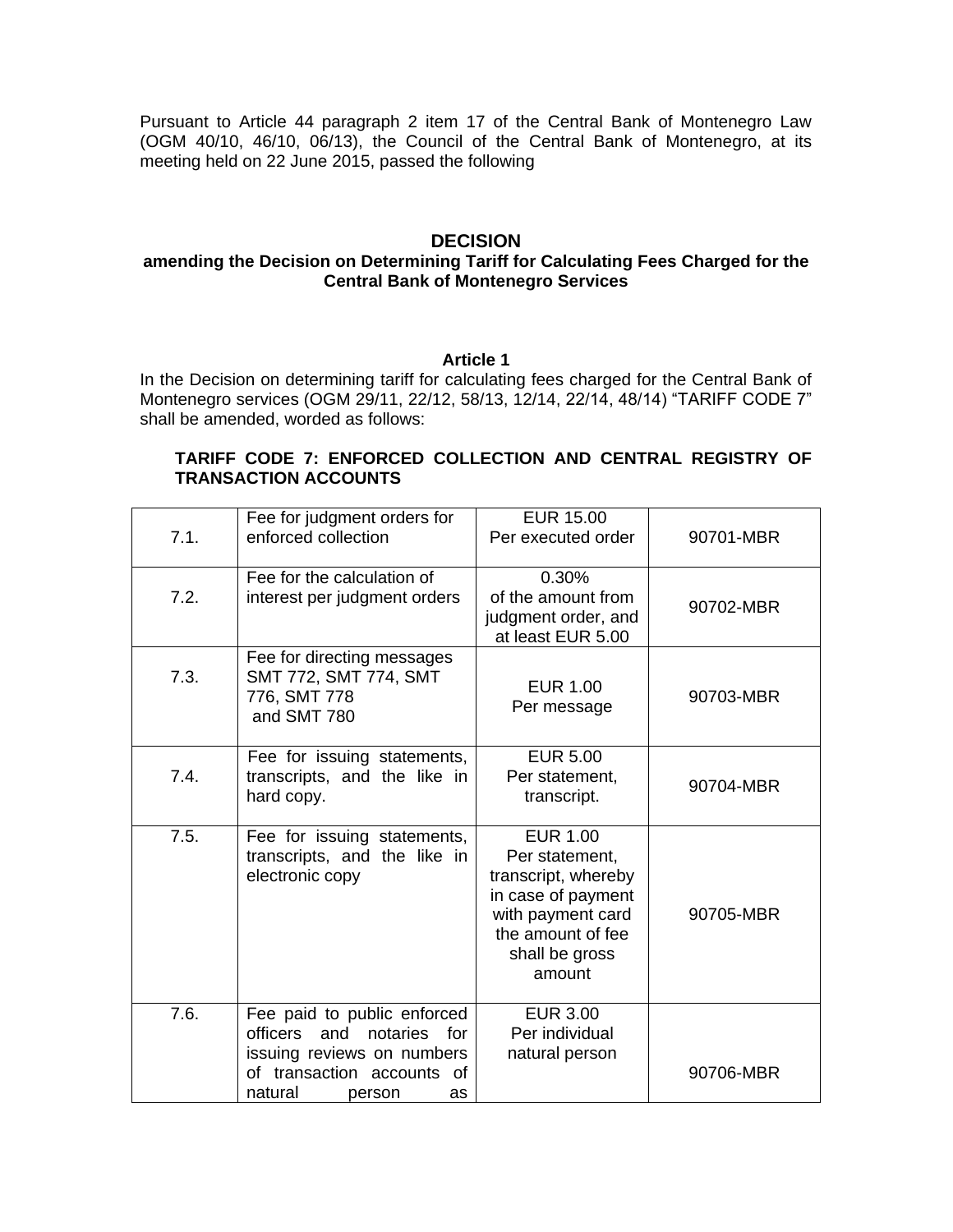|      | enforcement debtor in hard<br>copy                                                                                                                                                             |                                                     |           |
|------|------------------------------------------------------------------------------------------------------------------------------------------------------------------------------------------------|-----------------------------------------------------|-----------|
| 7.7. | Fee paid to public enforced<br>officers and notaries for<br>issuing reviews on numbers<br>of transaction accounts of<br>natural<br>person<br>as<br>in<br>enforcement debtor<br>electronic copy | <b>EUR 1.00</b><br>Per individual<br>natural person | 90707-MBR |

The fees under tariff headings 7.1 and 7.2 shall be charged against transaction accounts of debtor listed in the judgment order during the execution, establishing judgment order through enforced collection information system as the first in the order of collection, for tariff heading 7.1 and subsequently for tariff heading 7.2.

The fees under tariff heading 7.3 shall be charged monthly within eight days following that of the issuing of the invoice of the Central Bank.

The fees under tariff heading 7.4 shall be charged prior to issuing corresponding statements, transcripts and the like, and the applicant shall submit evidence on the payment of this fee with the application for issuing statements, transcripts and the like.

The fees under tariff heading 7.5 shall be charged prior to issuing corresponding statements, transcripts and the like, in the manner specified in the user guideline published by the Central Bank on its web page.

The fees under tariff heading 7.6 shall be charged prior to issuing a review on numbers of transaction accounts of natural person and public enforcement officer and notary shall submit evidence on the payment of this fee together with the application for issuing a review of numbers of transaction accounts of natural person.

The fees under tariff heading 7.7 shall be paid by public enforcement officers and notaries quarterly, within eight days following that of the issuing of the invoice of the Central Bank. In case of irregular payment of this fee, the Central Bank may suspend to public enforcement officer and notary issuing of review on numbers of transaction accounts of natural person in electronic copy.

#### **Article 2**

The fees under tariff heading 7.5 referred to in Article 1 herein shall not be charged until 31 December 2015.

#### **Article 3**

This decision shall enter into force on the eighth day following that of its publication in the Official Gazette of Montenegro and it shall be applied as of 3 August 2015.